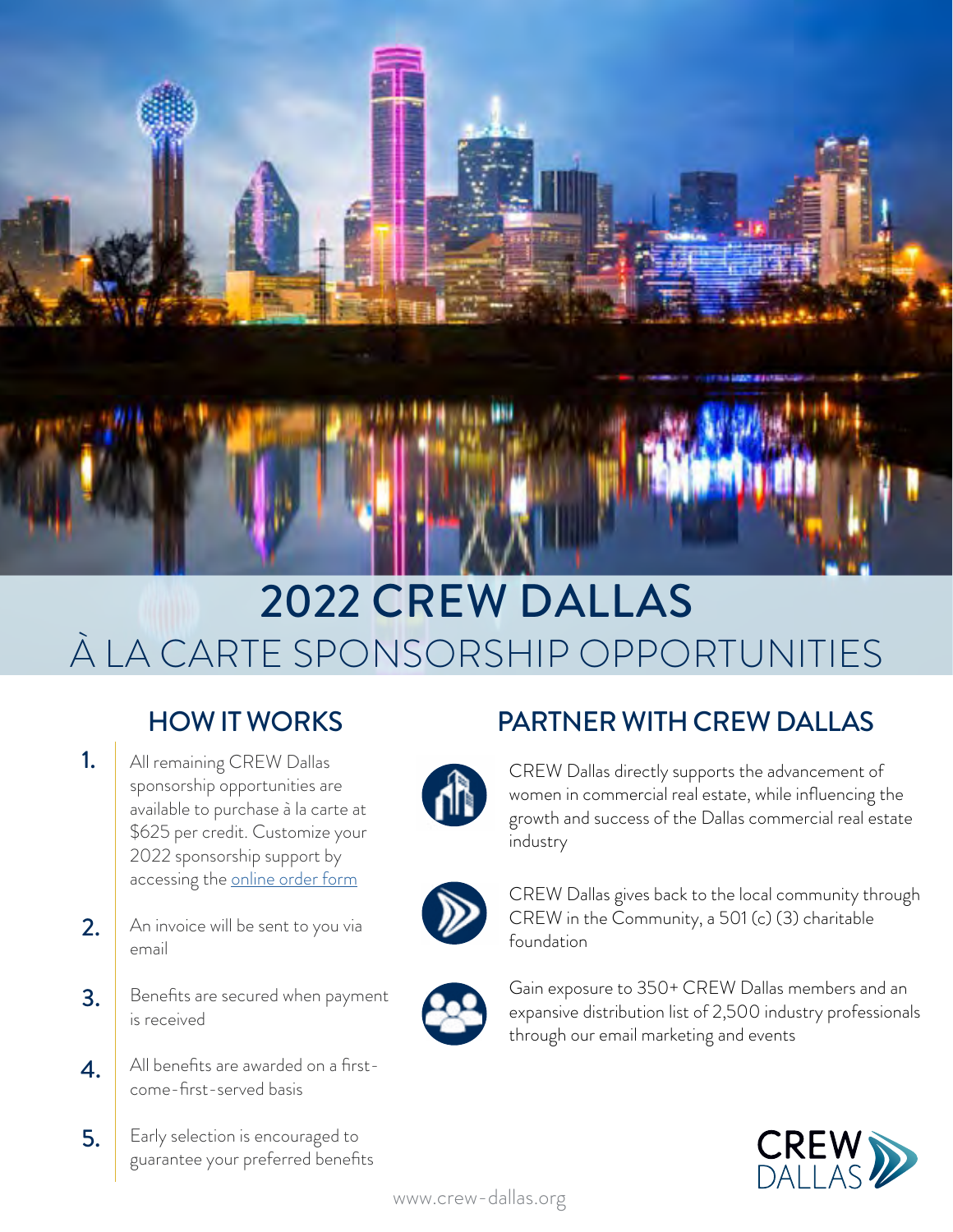## ANNUAL BENEFITS

Sponsorship packages are available until 4/30/2022, with credits valued at \$500/credit. Upon purchasing a sponsorship package, additional credits can be purchased for \$500/credit.

### **On 5/1/2022, packages will no longer be available, and all remaining benefits will be available to purchase a la carte at \$625/credit by accessing the [online order form.](https://crewnetwork.formstack.com/forms/crew_dallas_sponsorship_commitment_form_a_la_carte)**

|                                                                   | Presenting<br>\$15,000<br>30 credits | <b>Diamond</b><br>\$10,000<br>20 credits | Platinum<br>\$8,000<br>16 credits | Gold<br>\$5,000<br>10 credits | Silver<br>\$3,000<br>6 credits | <b>Bronze</b><br>\$2,000<br>4 credits |
|-------------------------------------------------------------------|--------------------------------------|------------------------------------------|-----------------------------------|-------------------------------|--------------------------------|---------------------------------------|
| Speaking or moderator<br>opportunity at a CREW Dallas<br>luncheon |                                      |                                          |                                   |                               |                                |                                       |
| Company logo listed on<br><b>CREW Dallas newsletter</b>           |                                      |                                          |                                   |                               |                                |                                       |
| Company logo displayed on<br><b>CREW Dallas website</b>           |                                      |                                          |                                   |                               |                                |                                       |
| Company logo displayed at all<br>major CREW Dallas events         |                                      |                                          |                                   |                               |                                |                                       |
| Company highlighted on<br>CREW Dallas social media<br>accounts    |                                      |                                          |                                   |                               |                                |                                       |

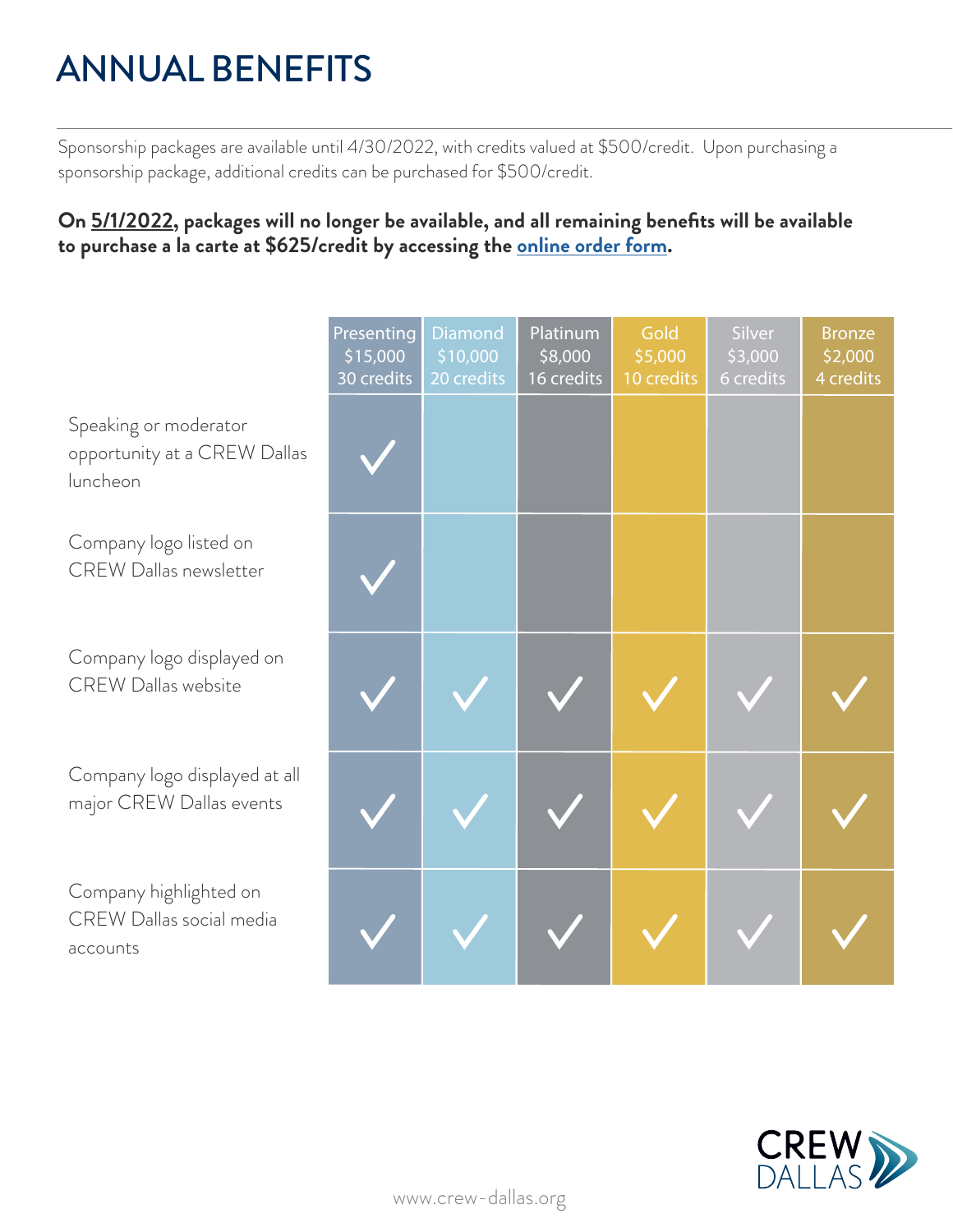### CREW DALLAS EVENTS **EXERTS** CREW DALLAS EVENTS - PARTNERSHIPS - PARTNERSHIPS - PARTNERSHIPS - PARTNERSHIPS - PARTNERSHIPS - PARTNERSHIPS projects and communities. This is a highly sought after program with small group networking with our



### **FEATURE SPONSOR AT 1 LUNCH & LEARN SPONSOR AT 1 LUNCH & LEARN (2 CREDITS)** Prominent logo placement, address at

not be a February program.  $\overline{\phantom{a}}$ There are 11 monthly programs, including the Holiday Awards Program, held in various locations. Programs *attract 150+ attendees each month. Programs are forward-thinking, educational, and informative. There will* 

- Featured Sponsor (10 CREDITS) 5 minutes of presentation time at one program, distribute materials to all attendees at one program
- Co-Sponsor (6 CREDITS) 2-3 minutes of presentation time per co-sponsor, distribute materials to all attendees at one program , co-sponsors will be paired with another sponsor

#### **FIOLIDAY AWARDS PROGRAMS Another co-sponsor, distribute materials to all attendees at one luncheon co-sponsor, distribute materials to all attendees at one luncheon co-sponsor, distribute materials of the luncheon co-sp • Featured Sponsor (10 CREDITS)** 5 minutes of podium time at one luncheon, distribute materials to  $\mathcal{L}$  because  $\mathcal{L}$  recognition and logo placement materials and logo placement materials on event materials on event materials of  $\mathcal{L}$

The Holiday Awards Program attracts over 200 attendees and provides a festive experience to celebrate chapter and individual successes for the year.<br>————————————————————

- Featured Sponsor (14 CREDITS) 5 minutes of presentation time and the ability to distribute materials to all program attendees, 1 table of 10 included **SOLD OUT!**<br>Award Seepeer (**8 CBEDITS**) Destinisation in the quards essences with photo apperturity of to
- **Award Sponsor (8 CREDITS)** Participation in the awards ceremony with photo opportunity; 1 table  $\circ$  f10 included of 10 included
- **• Champagne Sponsor (5 CREDITS)**  $\cdot$  **SOLD OUT!**
- $\frac{1}{\sqrt{2}}$ **• Allegation Sponsors CAREDITS Company** brandca material in the aut The Champagne Sponsor (5 CREDITS) - SOLD OUT!<br>Holiday Attendee Gift Bag (4 CREDITS) Company branded material in all attendee gift bags, plus 2 event tickets.
	- **Full Table Sponsor (2 CREDITS)** Table of 10 with premium seating • Valet Sponsor (4 CREDITS) Branded company leave behind in attendee vehicles plus two event<br>COLD QUTI tickets **SOLD OUT! • Full Table Sponsor (2 CREDITS)** Table of 10 with premium seating
	- **Full Table Sponsor (3 CREDITS)** Table of 10 with premium seating

#### EVENING OF OUTSTANDING ACHIEVEMENT EMBER SERVICES & GROUNDBREAKER EVENTS is a premier networking the Outstanding the Outstanding the Ou MONTHLY INDUCES AN ANNUA MEMBER SERVICES & GROUNDBREAKER EVENTS. Luncheon, held in various locations. The  $\sim$

INIEINIBER SERVICES & GROUNDBREANER EVEINTS<br>Sponsoring company will be recognized at all of the Member Services events (approximately 3 this fall) and Groundbreaker social events (approximately 2 this fall).

• Friend Sponsor (1 CREDIT) Recognition and company logo on printed materials, logo on the CREW Dallas event webpage.  $A_{\alpha}$  is the data is the highest and non-ineeded nominees. The oach year of  $\alpha$ **Triend Sponsor (ICREDI • Featured Sponsor (14 CREDITS)** Prominent logo placement, address attendees for five (5) minutes,

#### **FULL TABLE SPONSOR (5 CREDITS)** Table for 10 with premium seating premium seating table for 10 with premium seating  $\sim$ **• Co-Sponsor (6 CREDITS)** Share podium time with another co-sponsor, distribute materials to all  $\alpha$  is the luncheon at  $\alpha$

• bok and Learns are held in an informal, small group setting to educate members on i topics. Look and Learns include exclusive behind-the-scenes tours to highlight up and coming projects and exclusively to Chapter members. HOLIDAY AWARDS LUNCHEON *communities. These is are highly sought after programs with small group networking opportunities available*  **• Beverage Sponsor (4 CREDITS)** Signature cocktail named after your company .<br>Look and Learns are held in an informal, small group setting to educate members on relevant industry

• Featured Sponsor (4 CREDITS) 5 minutes of program time at one Look and Learn; prominent logo **Featured Sponsor (4 CREDITS)** 5 minutes or program time at one Look and Learn; prominent logo<br>placement **SOLD OUT!** Lunch and Learns are held in an informal small group setting to educate members on relevant topics.

#### :ADER  $\frac{1}{2}$  at the lunches at the lunches at the lunches at the lunches at the lunches at the lunches at the lunches at the lunches at  $\frac{1}{2}$ **LEADERSHIP DEVELOPMENT THE-scenes and Learns include exclusive behind-the-scenes and premier to highlight up-a**

Programming addresses relevant and tactful leadership skills unique to women in business and the commercial real estate industry at large. Programming includes annual Step into Leadership event on July 13th, Groundbreakers Poolside Chat event on July 21st and Groundbreakers Fireside Chat event in October.

- Presenting Co-Sponsor (4 CREDITS) Address attendees for 2 minutes at the Step into Leadership event and Groundbreakers events. Premier recognition and logo placement on event materials.
- event and Orbundbreakers events. Premier recognition and logo placement on event materials.<br>• Friend Sponsor (2 CREDITS) Recognition and logo placement on CREW Dallas web page and resolution, social and generational bias.<br>To a CREW Dallas member and tactful leadership development skills unique to women in the category of the control of the category of the control of the control of the control of the







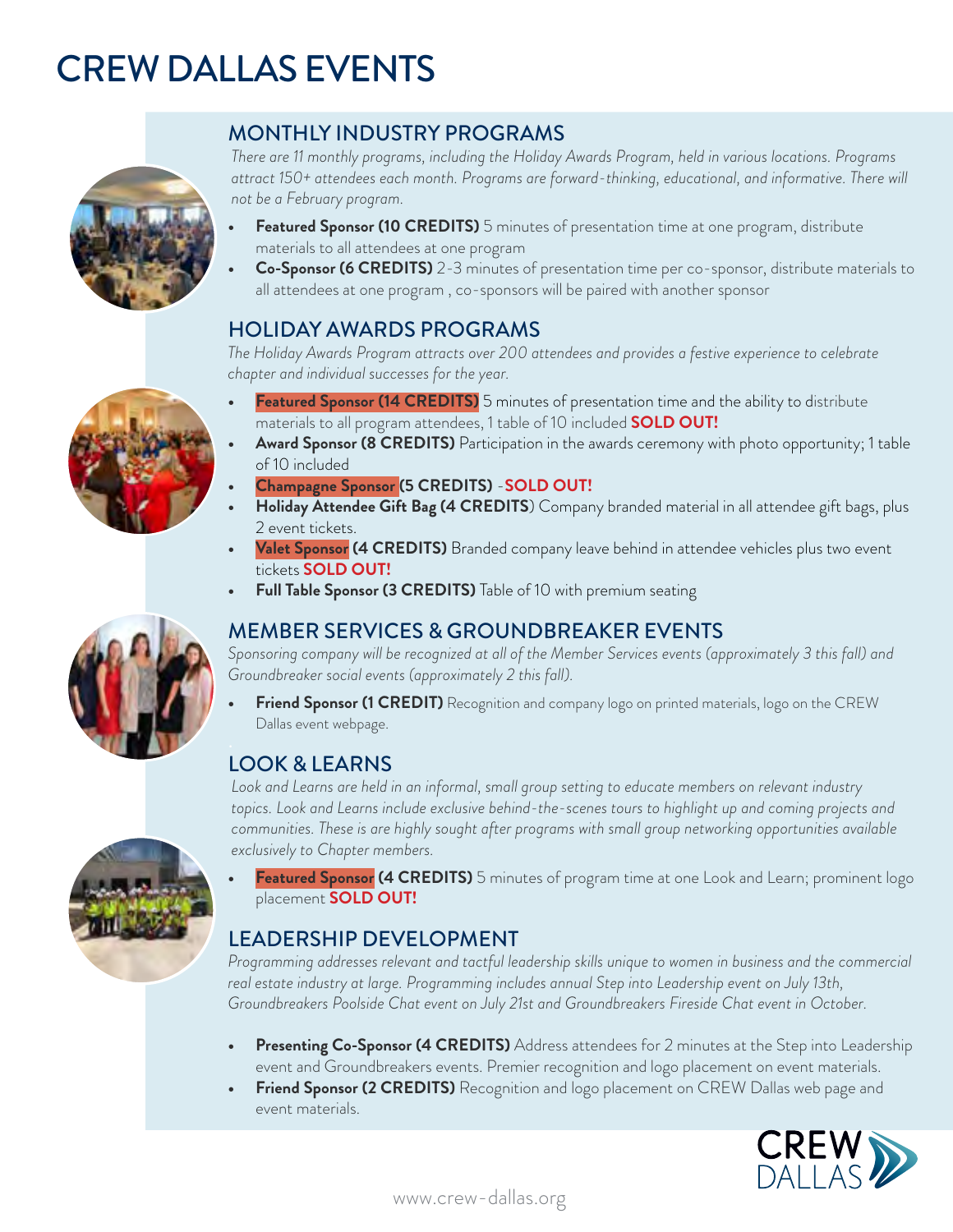# **CREW** IN THE COMMUNITY

CREW in the Community, a powerful organization, strives to improve the lives of women in the Dallas area through providing education, professional services and granting funds that create opportunities within and pathways into commercial real estate.

CREW Classic, Inc., dba CREW in the Community, is a 501 (c)(3) charitable non-profit organization. CREW in the Community (CIC) has donated nearly \$3.8 million in proceeds to its beneficiaries, which have included Texas Women's Foundation, UT Southwestern Medical Center, and CREW Network Foundation.







[www.crew-dallas.org](http://www.crew-dallas.org)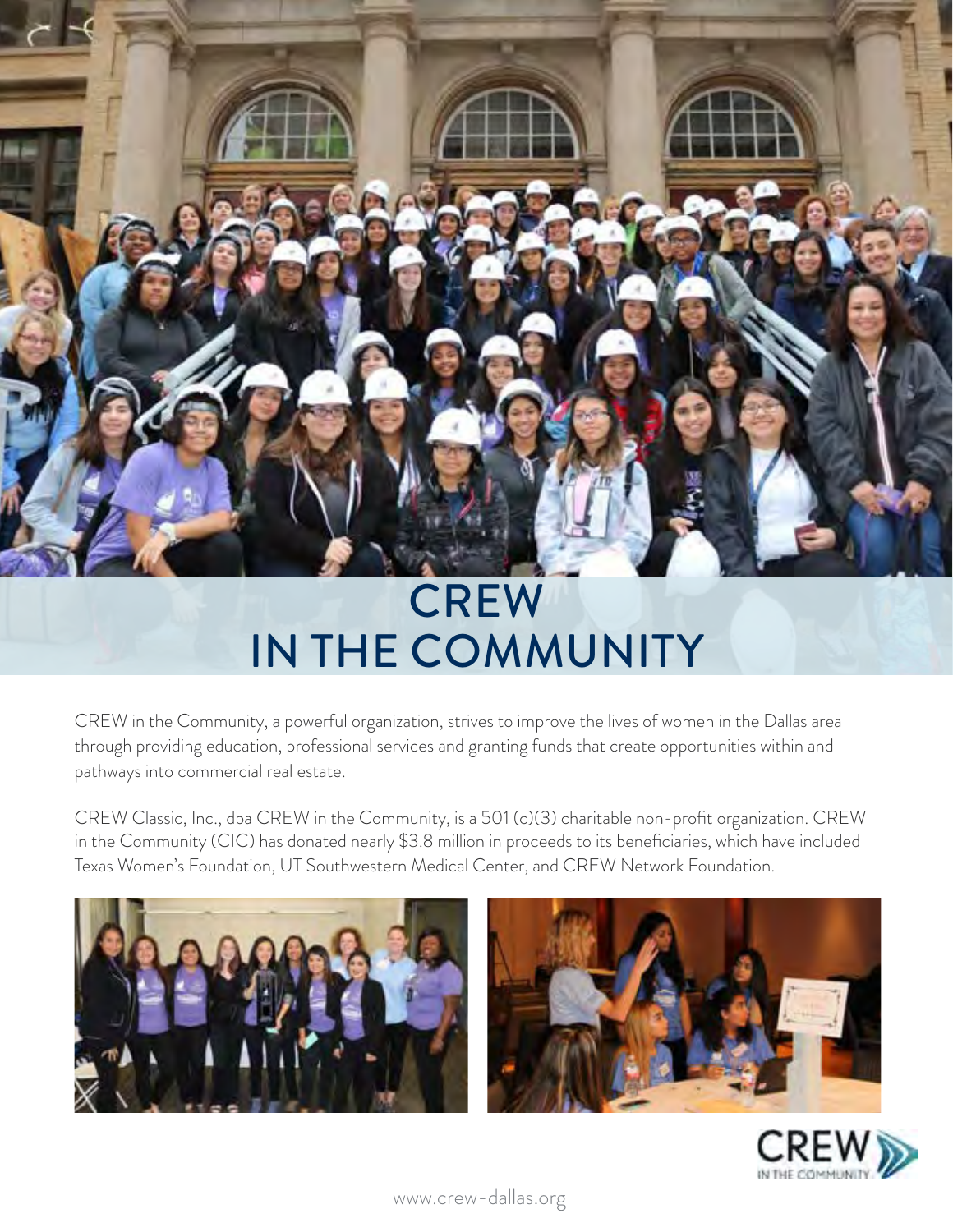







## CREW DALLAS GOLF CLASSIC TPC CRAIG RANCH 10.17.2022

The CREW Dallas Golf Classic is a premier networking and fundraising event. More than 50 North Texas based non-profit organizations whose missions are to improve the lives of women and girls have received grants from the proceeds of this tournament.

#### 12 CREDITS EACH

• Hat Sponsor - Company logo on tournament player and volunteer hats **SOLD OUT!**

#### 10 CREDITS EACH

- Player and Volunteer Bag Sponsor Company logo on tournament bags
- Golf Cart Sponsor Logo on tournament golf carts **SOLD OUT!**
- Happy Hour Sponsor Logo prominently displayed at tournament happy hour

#### 6 CREDITS EACH

- Beverage Cart Sponsor
- Beverage Hole Sponsor **SOLD OUT!**

#### 5 CREDITS EACH

- Lunch Sponsor Company logo displayed on banner at lunch stop on course
- Front 9 Pin Flag Sponsor Company logo on front 9 pin flags **SOLD OUT!**
- Back 9 Pin Flag Sponsor Company logo on back 9 pin flags
- Player Bag Tag Sponsor Company logo on player bag tag **SOLD OUT!**
- Golf Ball Sponsor Company logo on sleeve of golf balls for every player **SOLD OUT!**

#### 4 CREDITS EACH

- Photo Sponsor Company logo on team photos
- Raffle Sponsor Company logo on raffle tickets and on raffle ticket website
- Hole Sponsor Company logo on tee box; one (1) company per hole **SOLD OUT!**
- Foursome Four (4) tournament player positions **SOLD OUT!**

#### 3 CREDITS EACH

- Driving Range and Shuttle Sponsor
- Bag Drop Sponsor

#### 2 CREDITS EACH

- Breakfast Sponsor Company logo displayed on breakfast signage
- Longest Drive Sponsor
- Closest to the Pin Sponsor **SOLD OUT!**
- Twosome-Two (2) tournament player positions **SOLD OUT!**

#### 1 CREDIT EACH

• Single tournament player position **SOLD OUT!**



[www.crew-dallas.org](http://www.crew-dallas.org)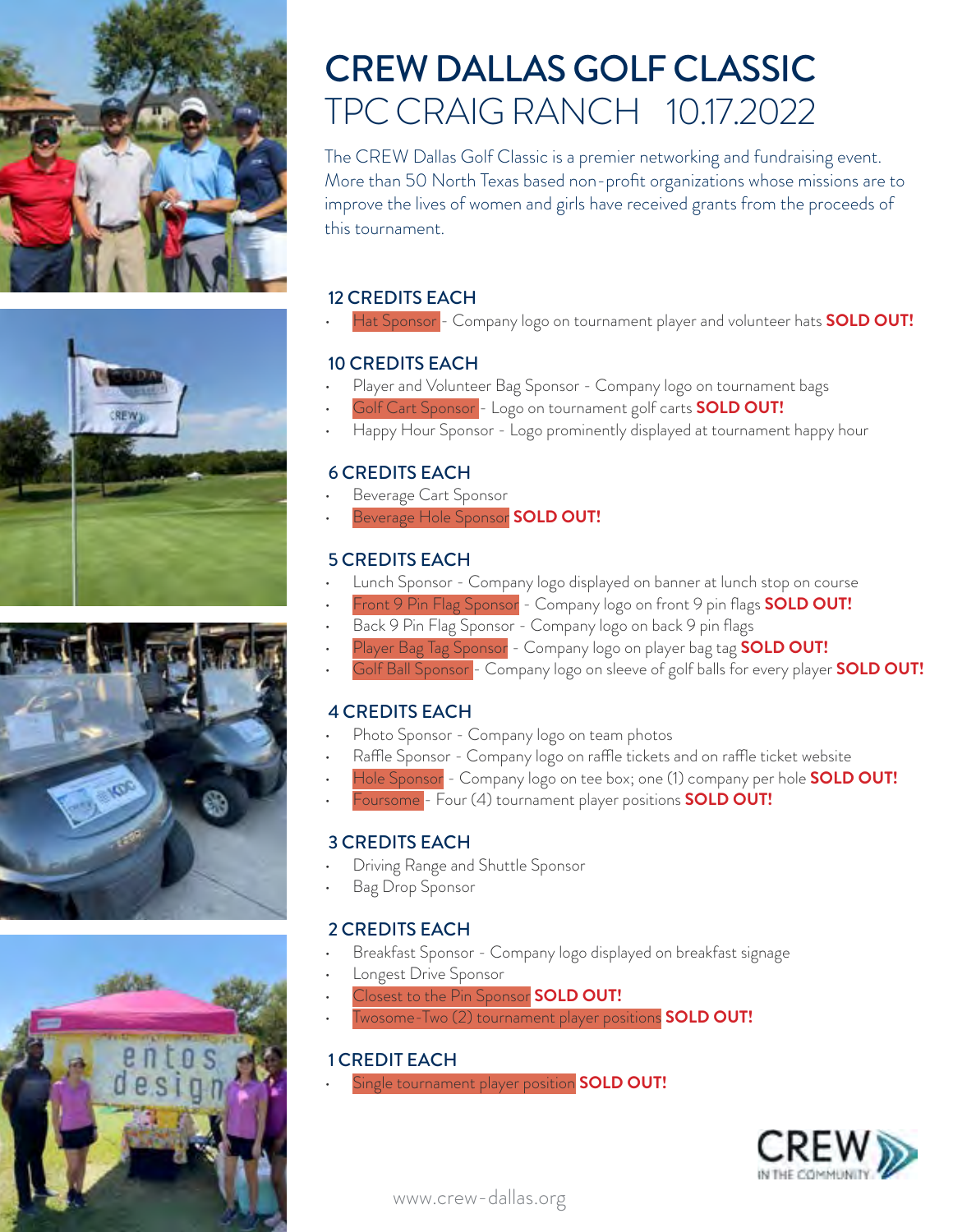

## NIGHT OF AWARENESS - FALL 2022

*The annual Night of Awareness event features a thoughtful discussion focused on topics that affect women. These*  topics have included gender dynamics in the workplace, gender lens investing, sex trafficking, and stalking.

2022 Topic: "The Dissolution of the Middle Class", the disproportionate impact on women and people of color, and why we should all be paying attention.

#### PRESENTING CO-SPONSOR (10 CREDITS)

- Premier recognition and logo placement on CREW Dallas web page and event materials
- 5 event tickets
- Opportunity to provide leave-behind materials
- Recognition on the CREW Dallas social media channels

#### FRIEND SPONSOR (2 CREDITS)

• Company logo on printed materials

## CREW IN THE COMMUNITY IMPACT LUNCHEON 05.02.2022

*This annual event honors members who have made tenured philanthropic contributions to the Dallas community.*

#### FEATURED SPONSOR (14 CREDITS) **SOLD OUT!**

- 5 minutes of presentation time and the ability to distribute materials to all program attendees
- 1 table of 10 included

#### AWARDS SPONSOR (8 CREDITS) **SOLD OUT!**

- Participation in the awards ceremony with photo opportunity
- 1 table of 10 included

#### FULL TABLE SPONSOR (3 CREDITS) **SOLD OUT!**

• Table of 10 with premium seating